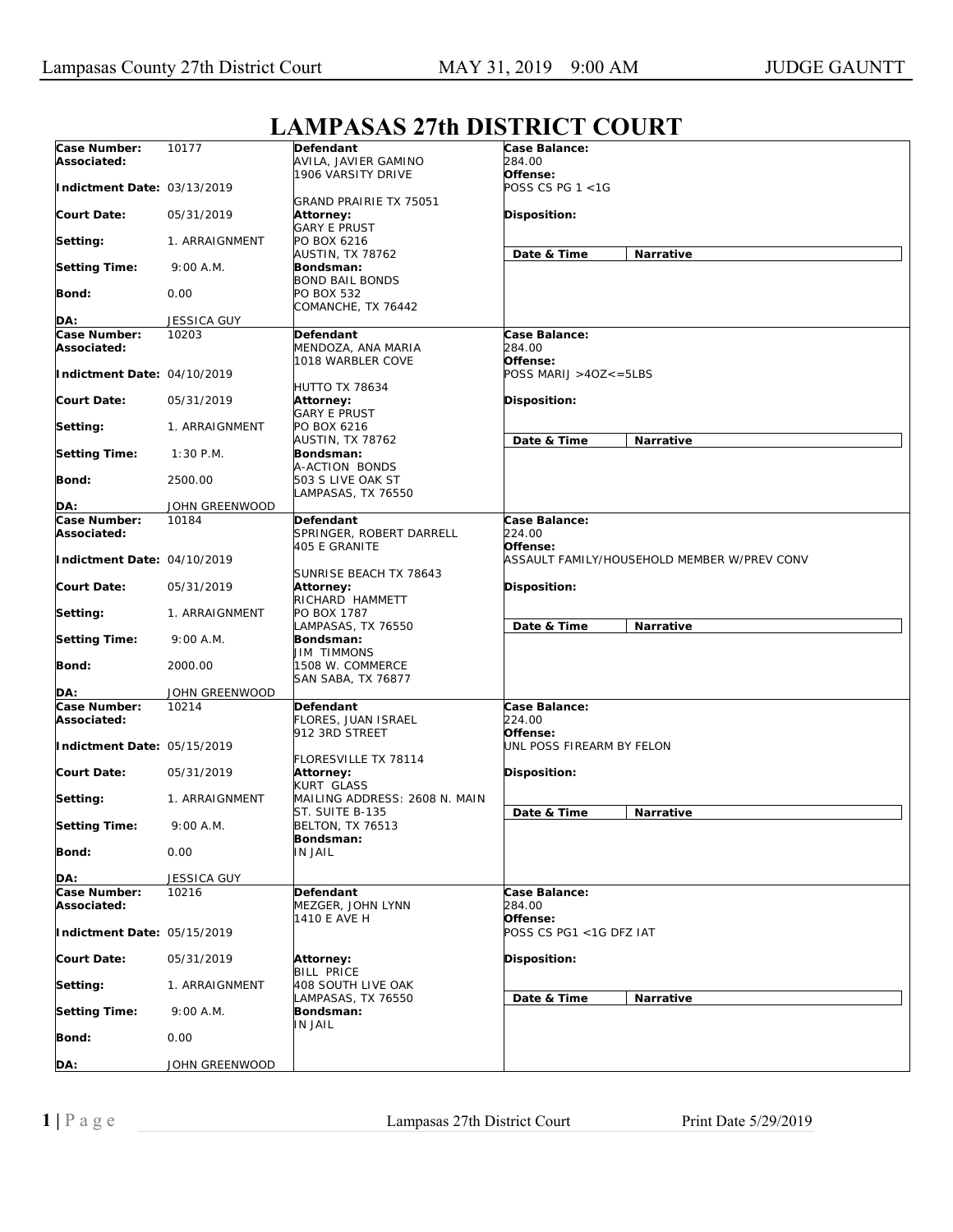| Case Number:<br>Associated: | 10220          | Defendant<br>ORTEGA, DANDY MERAZ                   | Case Balance:<br>284.00                      |  |
|-----------------------------|----------------|----------------------------------------------------|----------------------------------------------|--|
| Indictment Date: 05/15/2019 |                | 308 N. RACE ST.                                    | Offense:<br>POSS CS PG 1 <1G                 |  |
| <b>Court Date:</b>          | 05/31/2019     | Attorney:<br>ZACHARY J. MORRIS                     | Disposition:                                 |  |
| Setting:                    | 1. ARRAIGNMENT | 412 S. LIVEOAK STREET<br>LAMPASAS, TX 76550        | Date & Time<br>Narrative                     |  |
| <b>Setting Time:</b>        | 9:00 A.M.      | Bondsman:<br>IN JAIL                               |                                              |  |
| <b>Bond:</b>                | 0.00           |                                                    |                                              |  |
| DA:                         | JESSICA GUY    |                                                    |                                              |  |
| Case Number:                | 10222          | Defendant                                          | Case Balance:                                |  |
| Associated:                 |                | ESPINO-BARCENAS, HUMBERTO<br>1509 PINE             | 284.00<br>Offense:                           |  |
| Indictment Date: 05/15/2019 |                |                                                    | POSS CS PG 1 >=4G<200G                       |  |
| <b>Court Date:</b>          | 05/31/2019     | Attorney:<br><b>NO ATTORNEY</b>                    | <b>Disposition:</b>                          |  |
| Setting:                    | 1. ARRAIGNMENT |                                                    | Date & Time<br>Narrative                     |  |
| <b>Setting Time:</b>        | 9:00 A.M.      | Bondsman:<br>IN JAIL                               |                                              |  |
| <b>Bond:</b>                | 0.00           |                                                    |                                              |  |
| DA:                         | JESSICA GUY    |                                                    |                                              |  |
| Case Number:<br>Associated: | 10208          | Defendant<br>SICKLES, JOHN WALTER                  | Case Balance:<br>674.00                      |  |
| Indictment Date: 05/15/2019 |                | 439 CR 4953                                        | Offense:<br>AGG SEXUAL ASSAULT CHILD         |  |
| <b>Court Date:</b>          | 05/31/2019     | Attorney:<br>MATT GROVE                            | <b>Disposition:</b>                          |  |
| Setting:                    | 1. ARRAIGNMENT | 407 W UNIVERSITY AVE NO. 5<br>GEORGETOWN, TX 78626 | Date & Time<br>Narrative                     |  |
| <b>Setting Time:</b>        | 9:00 A.M.      | Bondsman:<br>IN JAIL                               |                                              |  |
| Bond:                       | 0.00           |                                                    |                                              |  |
| DA:                         | JOHN GREENWOOD |                                                    |                                              |  |
| Case Number:<br>Associated: | 10209          | Defendant<br>SICKLES, JOHN WALTER<br>439 CR 4953   | Case Balance:<br>574.00<br>Offense:          |  |
| Indictment Date: 05/15/2019 |                |                                                    | <i>INDECENCY W/A CHILD EXPOSES</i>           |  |
| <b>Court Date:</b>          | 05/31/2019     | Attorney:<br>MATT GROVE                            | <b>Disposition:</b>                          |  |
| Setting:                    | 1. ARRAIGNMENT | 407 W UNIVERSITY AVE NO. 5<br>GEORGETOWN, TX 78626 | Date & Time<br>Narrative                     |  |
| <b>Setting Time:</b>        | 9:00 A.M.      | Bondsman:<br>IN JAIL                               |                                              |  |
| <b>Bond:</b>                | 0.00           |                                                    |                                              |  |
| DA:                         | JOHN GREENWOOD |                                                    |                                              |  |
| Case Number:                | 10186          | Defendant                                          | Case Balance:                                |  |
| Associated:                 |                | ALEMAN, STACEY DAWNE<br>1309 CTE APT 41            | 284.00<br>Offense:                           |  |
| Indictment Date: 04/10/2019 |                |                                                    | PROH SUBSTANCE/ITEM IN CORRECTIONAL FACILITY |  |
| <b>Court Date:</b>          | 05/31/2019     | LAMPASAS TX 76550<br>Attorney:<br>NO ATTORNEY      | Disposition:                                 |  |
| Setting:                    | 1. ARRAIGNMENT |                                                    | Narrative<br>Date & Time                     |  |
| <b>Setting Time:</b>        | 9:00 A.M.      | Bondsman:<br>ACE BAIL BONDS                        |                                              |  |
| Bond:                       | 5000.00        | 7850 CR 252<br><b>BERTRAM, TX 78605</b>            |                                              |  |
| DA:                         | JOHN GREENWOOD |                                                    |                                              |  |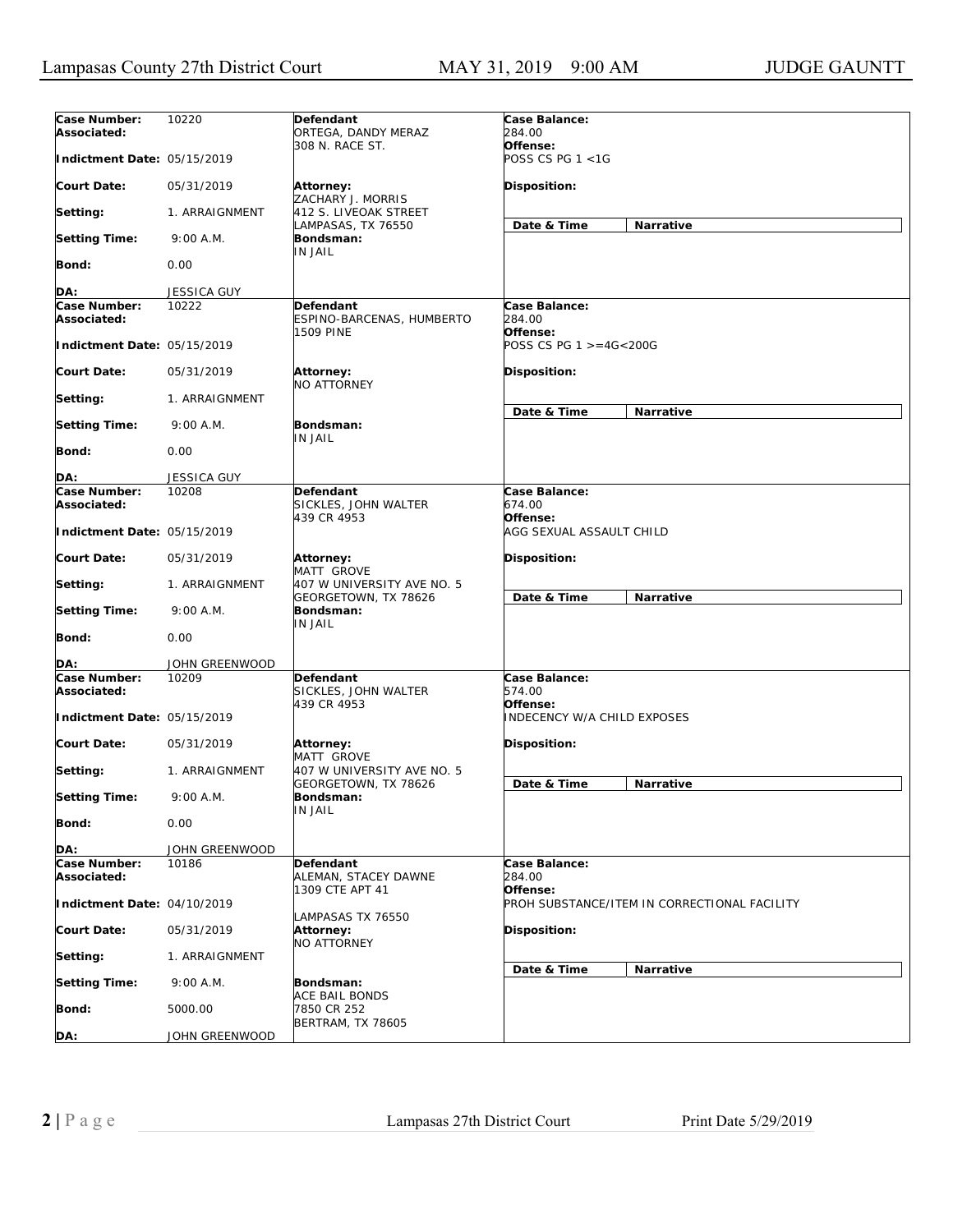| Case Number:<br>Associated: | 10180              | Defendant<br>ROBINSON, MICHAEL CLAYTON                | Case Balance:<br>224.00             |           |
|-----------------------------|--------------------|-------------------------------------------------------|-------------------------------------|-----------|
| Indictment Date: 03/13/2019 |                    | 2197 AUDRA LANE<br>BELTON TX 76513                    | Offense:<br>UNAUTH USE OF VEHICLE   |           |
| <b>Court Date:</b>          | 05/31/2019         | Attorney:<br><b>BILL PRICE</b>                        | <b>Disposition:</b>                 |           |
| Setting:                    | 1. ARRAIGNMENT     | 408 SOUTH LIVE OAK<br>LAMPASAS, TX 76550              | Date & Time                         | Narrative |
| <b>Setting Time:</b>        | 9:00 A.M.          | Bondsman:<br>IN JAIL                                  |                                     |           |
| <b>Bond:</b>                | 0.00               |                                                       |                                     |           |
| DA:                         | JOHN GREENWOOD     |                                                       |                                     |           |
| Case Number:<br>Associated: | 10086              | Defendant<br>HAMILTON, STORM ZACHARY<br>404 W 5TH ST  | Case Balance:<br>474.00<br>Offense: |           |
| Indictment Date: 09/07/2018 |                    | LAMPASAS TX 76550                                     | <b>BURGLARY OF BUILDING</b>         |           |
| <b>Court Date:</b>          | 05/31/2019         | Attorney:<br>EDDIE SHELL                              | <b>Disposition:</b>                 |           |
| Setting:                    | 2. PRE TRIAL       | 6000 N HWY 281<br>MARBLE FALLS, TX 78654              | Date & Time                         | Narrative |
| <b>Setting Time:</b>        | 9:00 A.M.          | Bondsman:<br>PR BOND                                  |                                     |           |
| Bond:                       | 0.00               |                                                       |                                     |           |
| DA:                         | JOHN GREENWOOD     |                                                       |                                     |           |
| Case Number:                | 10175              | Defendant                                             | Case Balance:                       |           |
| Associated:                 |                    | SCHUBMEHL, CORY ANTHONY<br>180 TOM SAWYER             | 284.00<br>Offense:                  |           |
| Indictment Date: 03/13/2019 |                    | <b>EVANT TX 76525</b>                                 | POSS CS PG 1 <1G                    |           |
| <b>Court Date:</b>          | 05/31/2019         | Attorney:<br>RICHARD HAMMETT                          | <b>Disposition:</b>                 |           |
| Setting:                    | 2. PRE TRIAL       | PO BOX 1787<br>LAMPASAS, TX 76550                     | Date & Time                         | Narrative |
| <b>Setting Time:</b>        | 9:00 A.M.          | Bondsman:<br>A-ACTION BONDS                           |                                     |           |
| Bond:                       | 3000.00            | 503 S LIVE OAK ST<br>LAMPASAS, TX 76550               |                                     |           |
| DA:                         | JOHN GREENWOOD     |                                                       |                                     |           |
| Case Number:<br>Associated: | 10195              | Defendant<br>FULCHER, AARON THOMAS<br>106 W NORTH AVE | Case Balance:<br>284.00<br>Offense: |           |
| Indictment Date: 04/10/2019 |                    | LAMPASAS TX 76550                                     | POSS CS PG 1 <1G                    |           |
| <b>Court Date:</b>          | 05/31/2019         | <b>Attorney:</b><br>NATALIE W BENNETT                 | <b>Disposition:</b>                 |           |
| Setting:                    | 2. PRE TRIAL       | 111 E. JACKSON<br><b>BURNET, TX 78611</b>             | Date & Time                         | Narrative |
| <b>Setting Time:</b>        | 9:00 A.M.          | Bondsman:<br><b>JIM TIMMONS</b>                       |                                     |           |
| Bond:                       | 2000.00            | 1508 W. COMMERCE<br>SAN SABA, TX 76877                |                                     |           |
| DA:                         | <b>JESSICA GUY</b> |                                                       |                                     |           |
| Case Number:<br>Associated: | 10196              | Defendant<br>SANDOVAL, ANGEL MARIE                    | Case Balance:<br>284.00<br>Offense: |           |
| Indictment Date: 04/10/2019 |                    | 106 NORTH AVE                                         | POSS CS PG $1 > = 16 < 4G$          |           |
| <b>Court Date:</b>          | 05/31/2019         | LAMPASAS TX 76550<br><b>Attorney:</b><br>ZACH BOYD    | Disposition:                        |           |
| Setting:                    | 2. PRE TRIAL       | <b>PO BOX 870</b><br>COPPERAS COVE, TX 76522          | Date & Time                         | Narrative |
| <b>Setting Time:</b>        | 9:00 A.M.          | Bondsman:<br><b>JIM TIMMONS</b>                       |                                     |           |
| <b>Bond:</b>                | 2000.00            | 1508 W. COMMERCE<br>SAN SABA, TX 76877                |                                     |           |
| DA:                         | JESSICA GUY        |                                                       |                                     |           |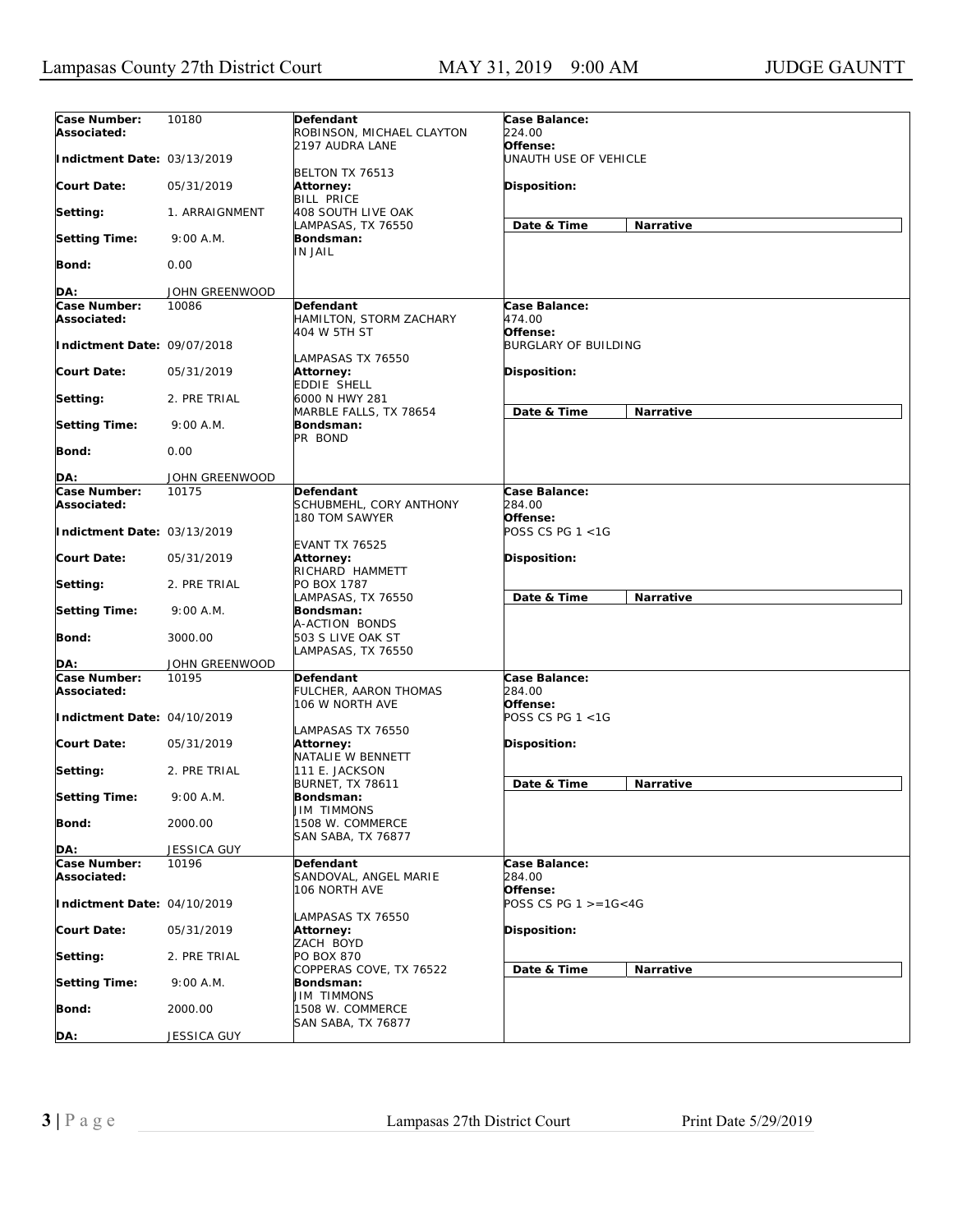| Case Number:<br>Associated: | 10154          | Defendant<br>SEWELL, ROY GENE                                | Case Balance:                              |
|-----------------------------|----------------|--------------------------------------------------------------|--------------------------------------------|
| Indictment Date: 01/16/2019 |                | 34 SUE ANN                                                   | Offense:<br>POSS CS PG2 <1G DFZ IAT        |
| <b>Court Date:</b>          | 05/31/2019     | LAMPASAS TX 76550<br><b>Attorney:</b><br><b>GARY E PRUST</b> | Disposition:                               |
| Setting:                    | 2. PRE TRIAL   | PO BOX 6216                                                  |                                            |
| <b>Setting Time:</b>        | 9:00 A.M.      | AUSTIN, TX 78762<br>Bondsman:                                | Date & Time<br>Narrative                   |
| Bond:                       | 3000.00        | <b>JIM TIMMONS</b><br>1508 W. COMMERCE<br>SAN SABA, TX 76877 |                                            |
|                             | JOHN GREENWOOD |                                                              |                                            |
| DA:                         |                |                                                              |                                            |
| Case Number:<br>Associated: | 10093          | Defendant<br>VARGAS, LORENZO VICENTE<br>901 WAGON WHEEL LANE | Case Balance:<br>394.00<br>Offense:        |
| Indictment Date: 09/12/2018 |                | COPPERAS COVE TX 76522                                       | POSS CS PG $1 > = 16 < 4G$                 |
| <b>Court Date:</b>          | 05/31/2019     | Attorney:<br><b>GARY E PRUST</b>                             | Disposition:                               |
| Setting:                    | 2. PRE TRIAL   | PO BOX 6216<br>AUSTIN, TX 78762                              | Date & Time<br>Narrative                   |
| <b>Setting Time:</b>        | 9:00 A.M.      | Bondsman:<br><b>IN JAIL</b>                                  |                                            |
| Bond:                       | 3000.00        |                                                              |                                            |
| DA:                         | JESSICA GUY    |                                                              |                                            |
| Case Number:                | 10189          | Defendant                                                    | Case Balance:                              |
| Associated:                 |                | SCOTT, JASON LEE<br>1413 CR 3300                             | 574.00<br>Offense:                         |
| Indictment Date: 04/10/2019 |                | KEMPNER TX 76539                                             | INDECENCY W/CHILD SEXUAL CONTACT           |
| <b>Court Date:</b>          | 05/31/2019     | Attorney:<br><b>NO ATTORNEY</b>                              | Disposition:                               |
| Setting:                    | 2. PRE TRIAL   |                                                              | Date & Time<br>Narrative                   |
| <b>Setting Time:</b>        | 9:00 A.M.      | Bondsman:<br>A-ACTION BONDS                                  |                                            |
| <b>Bond:</b>                | 20000.00       | 503 S LIVE OAK ST<br>LAMPASAS, TX 76550                      |                                            |
| DA:                         | JESSICA GUY    |                                                              |                                            |
| Case Number:<br>Associated: | 10190          | Defendant<br>RODRIGUEZ, SAUL                                 | Case Balance:<br><i>339.00</i><br>Offense: |
| Indictment Date: 04/10/2019 |                | 1902 SAND STONE DRIVE                                        | POSS CS PG 1 >=4G<200G                     |
| <b>Court Date:</b>          | 05/31/2019     | KILLEEN TX 76543<br>Attorney:                                | Disposition:                               |
| Setting:                    | 2. PRE TRIAL   | ZACH BOYD<br><b>PO BOX 870</b>                               | Date & Time<br>Narrative                   |
| <b>Setting Time:</b>        | 9:00 A.M.      | COPPERAS COVE, TX 76522<br>Bondsman:<br>IN JAIL              |                                            |
| <b>Bond:</b>                | 0.00           |                                                              |                                            |
| DA:                         | JOHN GREENWOOD |                                                              |                                            |
| Case Number:                | 10088          | Defendant                                                    | Case Balance:                              |
| Associated:                 |                | WELLS, ALLEN BLAKE                                           | 474.00                                     |
|                             |                | 3491 BROOK VALLEY DRIVE;                                     | Offense:                                   |
| Indictment Date: 09/12/2018 |                | BROWNWOOD TX 76857                                           | SEXUAL ASSAULT                             |
| <b>Court Date:</b>          | 05/31/2019     | MAY TX 76857<br>Attorney:                                    | Disposition:                               |
| Setting:                    | 2. PRE TRIAL   | <b>TODD STEELE</b><br>309 N CENTER AVENUE -                  | Date & Time<br>Narrative                   |
| <b>Setting Time:</b>        | 9:00 A.M.      | tsteele@toddsteele.myfirm.pro<br>BROWNWOOD, TX 76801         |                                            |
| <b>Bond:</b>                | 2500.00        | Bondsman:                                                    |                                            |
| DA:                         | JESSICA GUY    | A-ACTION BONDS<br>503 S LIVE OAK ST<br>LAMPASAS, TX 76550    |                                            |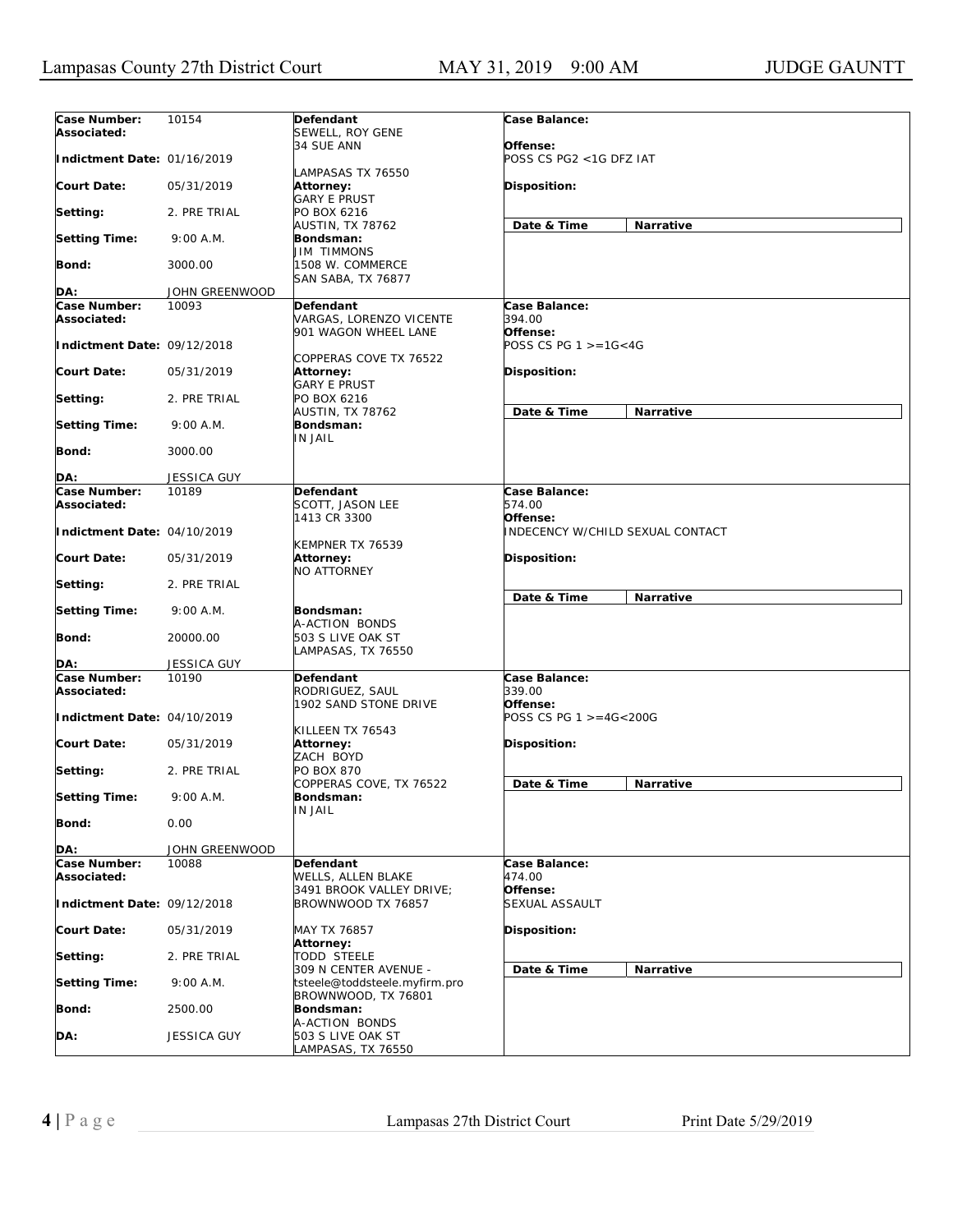| Case Number:<br>Associated: | 10188                 | Defendant<br>PEAK, PETRINA LORA                                  | Case Balance:<br>284.00             |           |
|-----------------------------|-----------------------|------------------------------------------------------------------|-------------------------------------|-----------|
| Indictment Date: 04/10/2019 |                       | 439 CR 4953                                                      | Offense:<br>POSS CS PG 1 >=4G<200G  |           |
| <b>Court Date:</b>          | 05/31/2019            | KEMPNER TX 76539<br><b>Attorney:</b><br>PAUL HARRELL             | Disposition:                        |           |
| Setting:                    | 2. PRE TRIAL          | 412 S. LIVEOAK STREET<br>LAMPASAS, TX 76550                      | Date & Time                         | Narrative |
| <b>Setting Time:</b>        | $1:30$ P.M.           | Bondsman:<br><b>JIM TIMMONS</b>                                  |                                     |           |
| <b>Bond:</b>                | 0.00                  | 1508 W. COMMERCE<br>SAN SABA, TX 76877                           |                                     |           |
| DA:                         | JOHN GREENWOOD        |                                                                  |                                     |           |
|                             |                       |                                                                  |                                     |           |
| Case Number:<br>Associated: | 10202                 | <b>Defendant</b><br>GALLEGOS, ANTHONY ALAN<br>306 SYLVAN STREET  | Case Balance:<br>284.00<br>Offense: |           |
| Indictment Date: 04/10/2019 |                       | <b>HUTTO TX 78634</b>                                            | POSS MARIJ >4OZ<=5LBS               |           |
| <b>Court Date:</b>          | 05/31/2019            | Attorney:<br>ZACHARY J. MORRIS                                   | Disposition:                        |           |
| Setting:                    | 2. PRE TRIAL          | 412 S. LIVEOAK STREET<br>LAMPASAS, TX 76550                      | Date & Time                         | Narrative |
| <b>Setting Time:</b>        | 9:00 A.M.             | Bondsman:<br>A-ACTION BONDS                                      |                                     |           |
| <b>Bond:</b>                | 2500.00               | 503 S LIVE OAK ST<br>LAMPASAS, TX 76550                          |                                     |           |
| DA:                         | <b>JOHN GREENWOOD</b> |                                                                  |                                     |           |
| <b>Case Number:</b>         | 10150                 | Defendant                                                        | Case Balance:                       |           |
| Associated:                 |                       | MURRILL, JENNIFER LYNN                                           | 334.00                              |           |
| Indictment Date: 01/16/2019 |                       | 20208 CR 112 - PO BOX 1027                                       | Offense:<br>POSS CS PG 1 <1G        |           |
| <b>Court Date:</b>          | 05/31/2019            | <b>GRANITE SHOALS TX 78654</b><br>Attorney:<br>ZACHARY J. MORRIS | Disposition:                        |           |
| Setting:                    | 2. PRE TRIAL          | 412 S. LIVEOAK STREET<br>LAMPASAS, TX 76550                      | Date & Time                         | Narrative |
| <b>Setting Time:</b>        | 9:00 A.M.             | Bondsman:<br>ALBERT SAENZ                                        |                                     |           |
| <b>Bond:</b>                | 2500.00               | 611 S WATER<br><b>BURNET, TX 78611</b>                           |                                     |           |
| DA:                         | <b>JESSICA GUY</b>    |                                                                  |                                     |           |
| Case Number:<br>Associated: | 10052                 | Defendant<br>CROUCH, MICHAEL THOMAS<br>136 LOOP 308              | Case Balance:<br>224.00<br>Offense: |           |
| Indictment Date: 06/13/2018 |                       |                                                                  | THEFT PROP >=\$2,500<\$30K          |           |
| <b>Court Date:</b>          | 05/31/2019            | <b>BRIGGS TX 78608</b><br>Attorney:<br>PAUL HARRELL              | <b>Disposition:</b>                 |           |
| Setting:                    | 2. PRE TRIAL          | 412 S. LIVEOAK STREET<br>LAMPASAS, TX 76550                      | Date & Time                         | Narrative |
| <b>Setting Time:</b>        | $1:30$ P.M.           | Bondsman:<br>RICHARD PATRICK DBA OFF THE                         |                                     |           |
| <b>Bond:</b>                | 0.00                  | HOOK BAIL BONDS<br>606 FOREST ST STE 102                         |                                     |           |
| DA:                         | JOHN GREENWOOD        | GEORGETOWN, TX 78626                                             |                                     |           |
| Case Number:                | 10185                 | Defendant                                                        | Case Balance:                       |           |
| Associated:                 |                       | HEATH, JUSTIN CODY<br>819 N RIDGE ST APT D                       | 224.00<br>Offense:                  |           |
| Indictment Date: 04/10/2019 |                       | LAMPASAS TX 76550                                                | EVADING ARREST DET W/VEH            |           |
| <b>Court Date:</b>          | 05/31/2019            | Attorney:<br>NINA WILLIS                                         | Disposition:                        |           |
| Setting:                    | 2. PRE TRIAL          | P.O. BOX 891<br>LLANO, TX 78643                                  | Date & Time                         | Narrative |
| <b>Setting Time:</b>        | 9:00 A.M.             | Bondsman:<br>A-ACTION BONDS                                      |                                     |           |
| Bond:                       | 10000.00              | 503 S LIVE OAK ST<br>LAMPASAS, TX 76550                          |                                     |           |
| DA:                         | JOHN GREENWOOD        |                                                                  |                                     |           |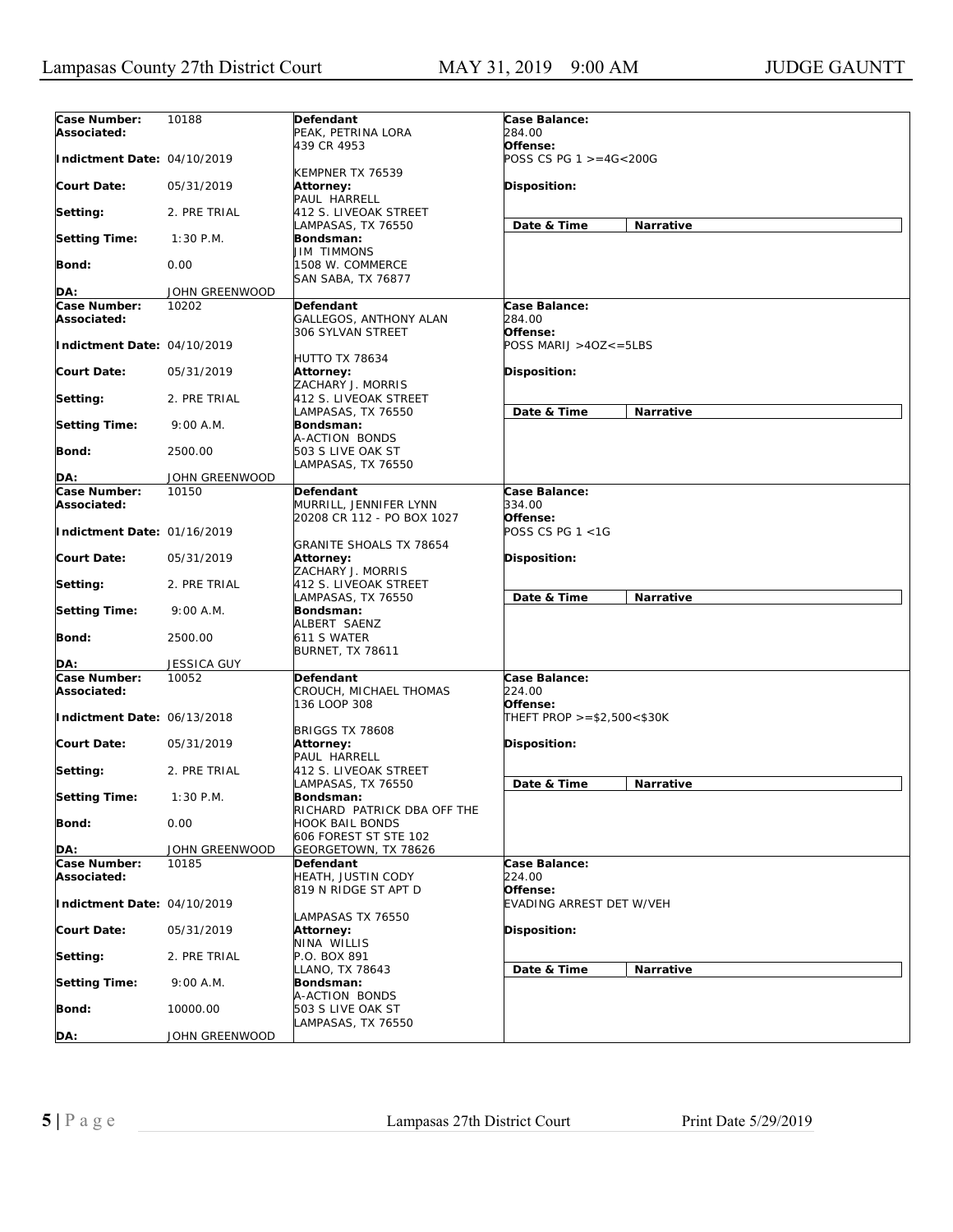| Case Number:                | 10155                       | Defendant                                                                | Case Balance:                                                                     |
|-----------------------------|-----------------------------|--------------------------------------------------------------------------|-----------------------------------------------------------------------------------|
| Associated:                 |                             | SANCHEZ, DANNY                                                           | 224.00                                                                            |
| Indictment Date: 01/16/2019 |                             | 703 E. AVE J                                                             | Offense:<br>UNL INTER/USE/DISC WIRE/ORAL ELEC COMMUNICATE                         |
|                             |                             | LAMPASAS TX 76550                                                        |                                                                                   |
| <b>Court Date:</b>          | 05/31/2019                  | Attorney:                                                                | <b>Disposition:</b>                                                               |
| Setting:                    | 3. PLEA                     | <b>BILL PRICE</b><br>408 SOUTH LIVE OAK                                  |                                                                                   |
| <b>Setting Time:</b>        | 9:00 A.M.                   | LAMPASAS, TX 76550<br>Bondsman:                                          | Date & Time<br>Narrative                                                          |
|                             |                             | <b>JIM TIMMONS</b>                                                       |                                                                                   |
| <b>Bond:</b>                | 2500.00                     | 1508 W. COMMERCE<br>SAN SABA, TX 76877                                   |                                                                                   |
| DA:                         | JOHN GREENWOOD              |                                                                          |                                                                                   |
| Case Number:                | 10178                       | <b>Defendant</b>                                                         | Case Balance:                                                                     |
| Associated:                 |                             | LOPEZ, MARCUS SCOTT                                                      | 224.00                                                                            |
| Indictment Date: 03/13/2019 |                             | 502 N SPRING ST                                                          | Offense:<br>SEX OFFENDERS DUTY TO REGISTER LIFE/ANNUALLY                          |
|                             |                             | LAMPASAS TX 76550                                                        |                                                                                   |
| <b>Court Date:</b>          | 05/31/2019                  | <b>Attorney:</b>                                                         | <b>Disposition:</b>                                                               |
|                             |                             | <b>GARY E PRUST</b>                                                      |                                                                                   |
| Setting:                    | 3. PLEA                     | PO BOX 6216<br>AUSTIN, TX 78762                                          | Date & Time<br>Narrative                                                          |
| <b>Setting Time:</b>        | 9:00 A.M.                   | Bondsman:                                                                |                                                                                   |
|                             |                             | <b>BOND BAIL BONDS</b>                                                   |                                                                                   |
| Bond:                       | 0.00                        | <b>PO BOX 532</b><br>COMANCHE, TX 76442                                  |                                                                                   |
| DA:                         | JOHN GREENWOOD              |                                                                          |                                                                                   |
| Case Number:                | 9406                        | Defendant                                                                | Case Balance:                                                                     |
| Associated:                 |                             | BROWN, CAMRY TRANAE                                                      | 349.00<br>Offense:                                                                |
| Indictment Date: 06/17/2015 |                             | <b>6701 THAXTON TRAIL</b><br>TRANAE1121@GMAIL.COM<br>FORT WORTH TX 76137 | POSS CS PG 1 <1G                                                                  |
| <b>Court Date:</b>          | 05/31/2019                  | Attorney:<br>LARRY MEADOWS                                               | <b>Disposition:</b>                                                               |
| Setting:                    | 5. PUNISHMENT               | PO BOX 1084                                                              |                                                                                   |
| <b>Setting Time:</b>        | 9:00 A.M.                   | BROWNWOOD, TX 76804<br>Bondsman:                                         | Date & Time<br>Narrative<br>05/08/2019 1:27<br>CAMRY BROWN CALLED UPDATED ADDRESS |
|                             |                             | ALBERT SAENZ                                                             | P.M.<br>AND PHONE NUMBER--INFORMED HER OF                                         |
| <b>Bond:</b>                | 0.00                        | 2501 AIRPORT FRWY                                                        | COURT DATE 5/31/19 AT 9AM ALSO GAVE                                               |
|                             |                             | FORT WORTH, TX 76111                                                     | HER THE ADDRESS OF THE COURTHOUSE.                                                |
| DA:<br>Case Number:         | <b>JESSICA GUY</b><br>9736  | Defendant                                                                | Case Balance:                                                                     |
| Associated:                 |                             | BATTEN, SONOMA JAXENE                                                    | 443.00                                                                            |
|                             |                             | 710A HWY 138                                                             | Offense:                                                                          |
| Indictment Date: 02/15/2017 |                             |                                                                          | DRIVING WHILE INTOXICATED W/CHILD UNDER 15 YOA                                    |
| <b>Court Date:</b>          | 05/31/2019                  | <b>FLORENCE TX 76527</b><br>Attorney:                                    | <b>Disposition:</b>                                                               |
|                             |                             | NO ATTORNEY                                                              |                                                                                   |
| Setting:                    | ADJUDICATION                |                                                                          |                                                                                   |
| <b>Setting Time:</b>        | ANNOUNCEMENT<br>$1:30$ P.M. | Bondsman:                                                                | Date & Time<br>Narrative                                                          |
|                             |                             | <b>JIM TIMMONS</b>                                                       |                                                                                   |
| <b>Bond:</b>                | 1000.00                     | 1508 W. COMMERCE                                                         |                                                                                   |
| DA:                         | JESSICA GUY                 | SAN SABA, TX 76877                                                       |                                                                                   |
| Case Number:                | 9468                        | Defendant                                                                | Case Balance:                                                                     |
| Associated:                 |                             | HERNANDEZ, NICK CRUZ                                                     | 349.00                                                                            |
|                             |                             | 205 SKYVIEW                                                              | Offense:                                                                          |
| Indictment Date: 11/25/2015 |                             | LAMPASAS TX 76550                                                        | POSS CS PG 1 <1G                                                                  |
| <b>Court Date:</b>          | 05/31/2019                  | Attorney:                                                                | Disposition:                                                                      |
|                             |                             | KIRK FULK                                                                |                                                                                   |
| Setting:                    | ADJUDICATION                | PO BOX 1049                                                              |                                                                                   |
| <b>Setting Time:</b>        | ANNOUNCEMENT<br>9:00 A.M.   | GOLDTHWAITE, TX 76844<br>Bondsman:                                       | Date & Time<br>Narrative                                                          |
|                             |                             | A-ACTION BONDS                                                           |                                                                                   |
| <b>Bond:</b>                | 2500.00                     | 503 S LIVE OAK ST                                                        |                                                                                   |
| DA:                         | JOHN GREENWOOD              | LAMPASAS, TX 76550                                                       |                                                                                   |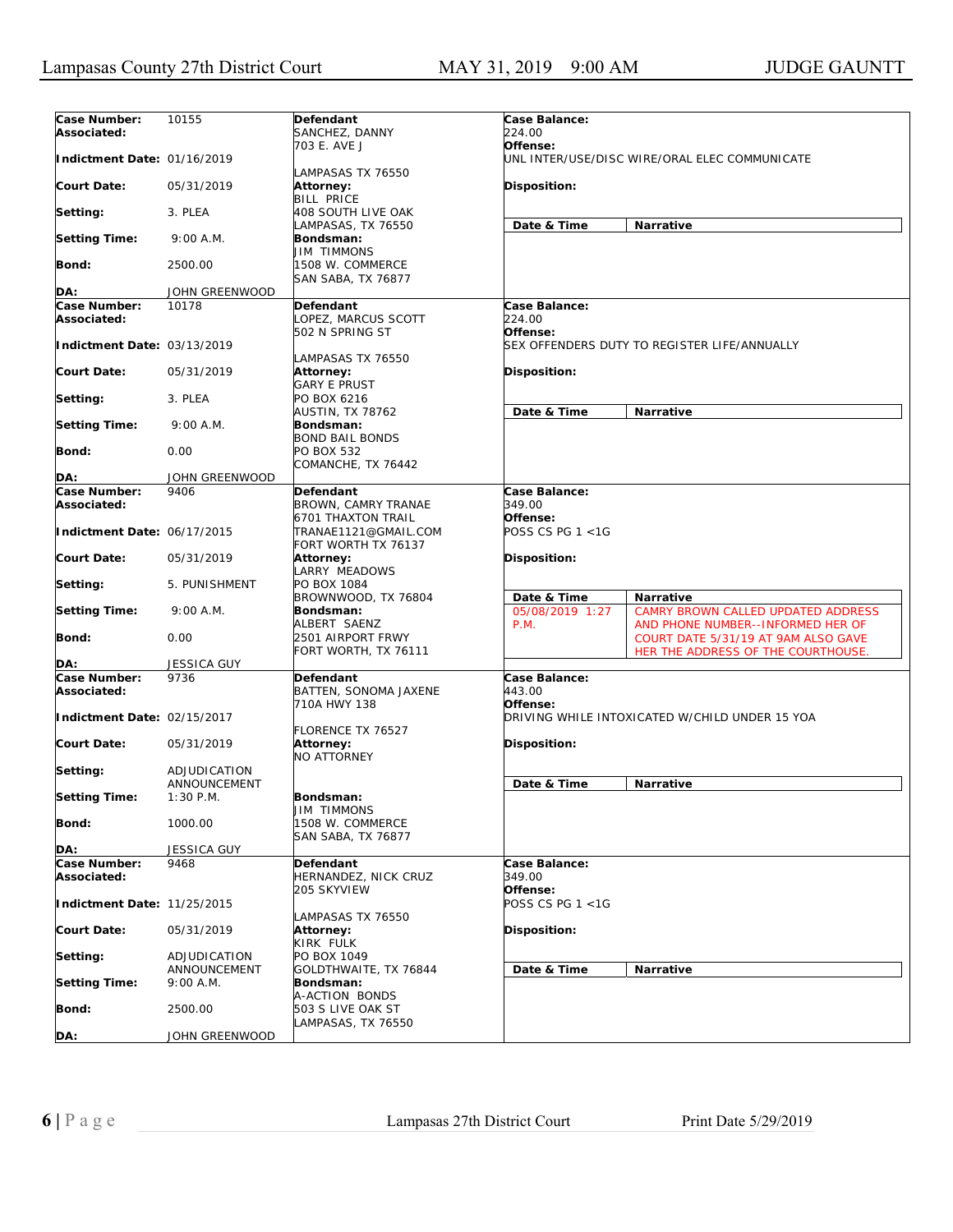| Case Number:<br>Associated: | 9891                         | Defendant<br>GARRETT, KIMBERLY GRAYCE              | Case Balance:<br>414.00      |                                              |
|-----------------------------|------------------------------|----------------------------------------------------|------------------------------|----------------------------------------------|
| Indictment Date: 10/18/2017 |                              | 11952 SUNHILLOW BEND                               | Offense:<br>POSS CS PG 1 <1G |                                              |
| <b>Court Date:</b>          | 05/31/2019                   | AUSTIN TX 78758<br>Attorney:<br><b>BILL PRICE</b>  | Disposition:                 |                                              |
| Setting:                    | ADJUDICATION<br>ANNOUNCEMENT | 408 SOUTH LIVE OAK<br>LAMPASAS, TX 76550           | Date & Time                  | Narrative                                    |
| <b>Setting Time:</b>        | 9:00 A.M.                    | Bondsman:<br>IN JAIL                               |                              |                                              |
| <b>Bond:</b>                | 5000.00                      |                                                    |                              |                                              |
| DA:                         | <b>JESSICA GUY</b>           |                                                    |                              |                                              |
| <b>Case Number:</b>         | 9990                         | Defendant                                          | Case Balance:                |                                              |
| Associated:                 |                              | MARTINEZ, LILA MARINA<br>1405 W. 4 TH STREET       | 334.00<br>Offense:           |                                              |
| Indictment Date: 03/14/2018 |                              | LAMPASAS TX 76550                                  | POSS CS PG $1 < 1G$          |                                              |
| <b>Court Date:</b>          | 05/31/2019                   | <b>Attorney:</b><br>MATT GROVE                     | Disposition:                 |                                              |
| Setting:                    | ADJUDICATION<br>ANNOUNCEMENT | 407 W UNIVERSITY AVE NO. 5<br>GEORGETOWN, TX 78626 | Date & Time                  | Narrative                                    |
| <b>Setting Time:</b>        | 9:00 A.M.                    | Bondsman:<br>IN JAIL                               |                              |                                              |
| <b>Bond:</b>                | 1000.00                      |                                                    |                              |                                              |
| DA:                         | <b>JESSICA GUY</b>           |                                                    |                              |                                              |
| Case Number:<br>Associated: | 9910                         | Defendant<br>GANAHA, NAOMI                         | Case Balance:<br>284.00      |                                              |
| Indictment Date: 11/15/2017 |                              | 904 PACKSADDLE PASS<br>ROUND ROCK TX 78681         | Offense:                     | PROH SUBSTANCE/ITEM IN CORRECTIONAL FACILITY |
| <b>Court Date:</b>          | 05/31/2019                   | Attorney:<br>NO ATTORNEY                           | Disposition:                 |                                              |
| Setting:                    | ADJUDICATION<br>ANNOUNCEMENT |                                                    | Date & Time                  | Narrative                                    |
| <b>Setting Time:</b>        | 9:00 A.M.                    | Bondsman:<br>IN JAIL                               |                              |                                              |
| <b>Bond:</b>                | 5000.00                      |                                                    |                              |                                              |
| DA:                         | JOHN GREENWOOD               |                                                    |                              |                                              |
| Case Number:                | 9692                         | <b>Defendant</b>                                   | Case Balance:                |                                              |
| Associated:                 | 9813                         | SMITH, JAMES HOWARD<br>613 N RIDGE                 | 1114.00<br>Offense:          |                                              |
| Indictment Date: 12/21/2016 |                              | LAMPASAS TX 76550                                  | POSS CS PG $1 > = 16 < 4G$   |                                              |
| <b>Court Date:</b>          | 05/31/2019                   | <b>Attorney:</b><br><b>NO ATTORNEY</b>             | Disposition:                 |                                              |
| Setting:                    | ADJUDICATION<br>ANNOUNCEMENT |                                                    | Date & Time                  | Narrative                                    |
| <b>Setting Time:</b>        | 9:00 A.M.                    | Bondsman:                                          |                              |                                              |
| <b>Bond:</b>                | 3000.00                      | ACE BAIL BONDS<br>7850 CR 252                      |                              |                                              |
| DA:                         | JESSICA GUY                  | <b>BERTRAM, TX 78605</b>                           |                              |                                              |
| Case Number:                | 9257                         | Defendant                                          | Case Balance:                |                                              |
| Associated:                 | 9245                         | ALEMAN, STACEY DAWNE<br>1311 CTE #101              | 419.00<br>Offense:           |                                              |
| Indictment Date: 09/24/2014 |                              | LAMPASAS TX 76550                                  |                              | FORGERY GOVT INSTRUMENT/MONEY/SECURITIES     |
| <b>Court Date:</b>          | 05/31/2019                   | Attorney:<br>NO ATTORNEY                           | Disposition:                 |                                              |
| Setting:                    | ADJUDICATION<br>ANNOUNCEMENT |                                                    | Date & Time                  | Narrative                                    |
| <b>Setting Time:</b>        | 9:00 A.M.                    | Bondsman:<br><b>ACE BAIL BONDS</b>                 |                              |                                              |
| <b>Bond:</b>                | 5000.00                      | 7850 CR 252<br><b>BERTRAM, TX 78605</b>            |                              |                                              |
| DA:                         | JOHN GREENWOOD               |                                                    |                              |                                              |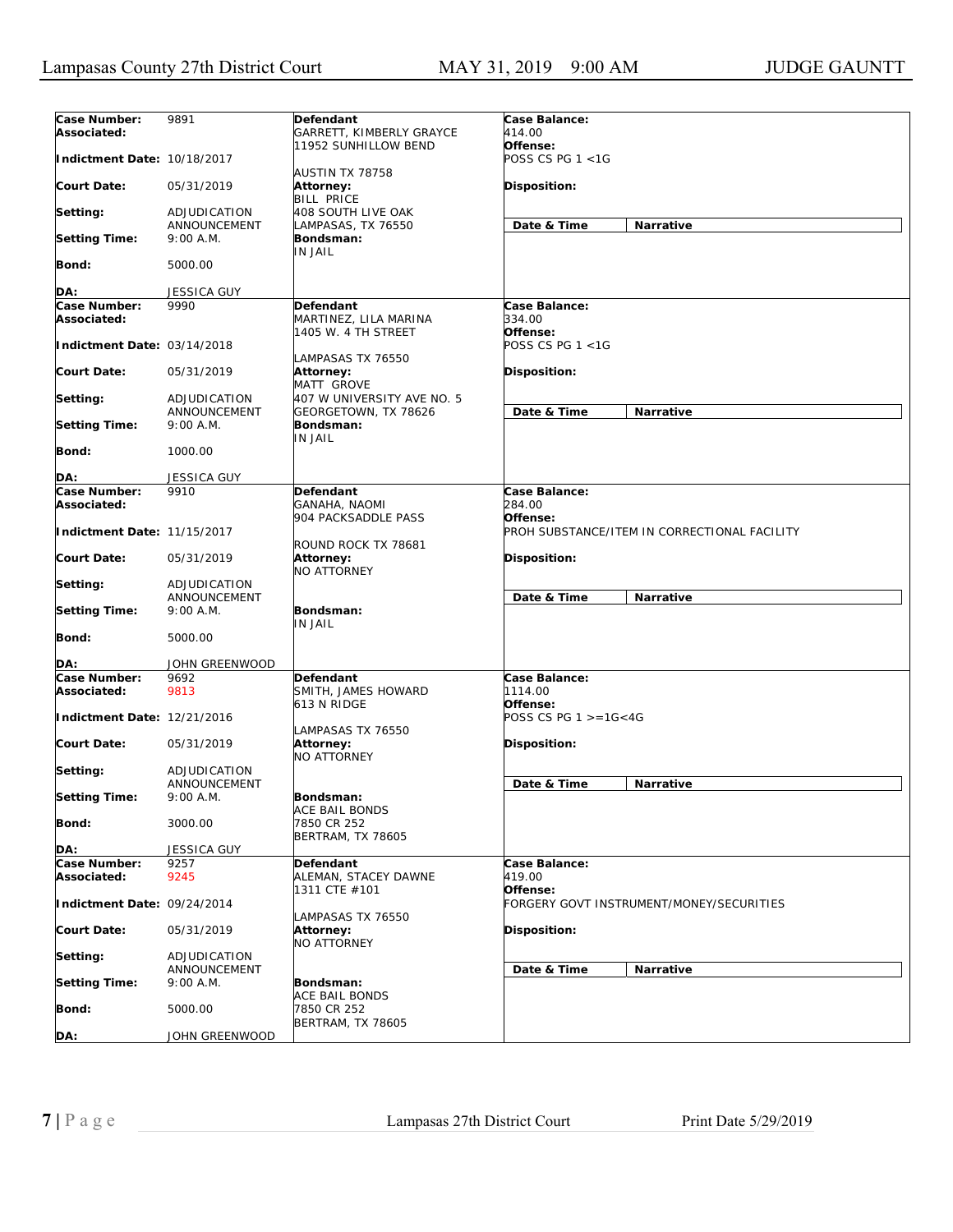| Case Number:<br>Associated: | 8926                          | Defendant<br>RODRIGUEZ, SAUL                                  | Case Balance:<br>455.00               |                                              |  |
|-----------------------------|-------------------------------|---------------------------------------------------------------|---------------------------------------|----------------------------------------------|--|
| Indictment Date: 09/12/2012 |                               | 1902 SAND STONE DRIVE                                         | Offense:<br>AGG ASSLT W/DEADLY WEAPON |                                              |  |
| <b>Court Date:</b>          | 05/31/2019                    | <b>Attorney:</b><br>ZACH BOYD                                 | <b>Disposition:</b>                   |                                              |  |
| Setting:                    | ADJUDICATION                  | <b>PO BOX 870</b>                                             |                                       |                                              |  |
| <b>Setting Time:</b>        | <b>HEARING</b><br>9:00 A.M.   | COPPERAS COVE, TX 76522<br>Bondsman:                          | Date & Time                           | Narrative                                    |  |
| Bond:                       | 10000.00                      | IN JAIL                                                       |                                       |                                              |  |
| DA:                         | JOHN GREENWOOD                |                                                               |                                       |                                              |  |
| Case Number:                | 10119                         | <b>Defendant</b>                                              | Case Balance:                         |                                              |  |
| Associated:                 |                               | RITTER, LUCAS JOAQUIN<br>1203 #1 CUSHING DR APT #1            | 274.00<br>Offense:                    |                                              |  |
| Indictment Date: 11/14/2018 |                               | ROUND ROCK TX 78664                                           |                                       | FORGERY FINANCIAL INSTRUMENT ELDERLY         |  |
| <b>Court Date:</b>          | 05/31/2019                    | Attorney:<br>ZACHARY J. MORRIS                                | <b>Disposition:</b>                   |                                              |  |
| Setting:                    |                               | COMPETENCE REVIEW 412 S. LIVEOAK STREET<br>LAMPASAS, TX 76550 | Date & Time                           | Narrative                                    |  |
| <b>Setting Time:</b>        | 9:00 A.M.                     | Bondsman:<br>IN JAIL                                          | 05/16/2019 9:03<br>A.M.               | COMMITMENT ORDER TO BE SIGNED                |  |
| Bond:                       | 0.00                          |                                                               |                                       |                                              |  |
| DA:                         | JOHN GREENWOOD                |                                                               |                                       |                                              |  |
| Case Number:<br>Associated: | 10165                         | Defendant<br>EDMONDSON, DONALD WADE                           | Case Balance:<br>334.00<br>Offense:   |                                              |  |
| Indictment Date: 02/13/2019 |                               | 1704 E. AVE. G<br>LAMPASAS TX 76550                           |                                       | PROH SUBSTANCE/ITEM IN CORRECTIONAL FACILITY |  |
| <b>Court Date:</b>          | 05/31/2019                    | Attorney:<br>KIRK FULK                                        | <b>Disposition:</b>                   |                                              |  |
| Setting:                    | COMPETENCE REVIEW PO BOX 1049 | GOLDTHWAITE, TX 76844                                         | Date & Time                           | Narrative                                    |  |
| <b>Setting Time:</b>        | 9:00 A.M.                     | Bondsman:<br>IN JAIL                                          |                                       |                                              |  |
| Bond:                       | 0.00                          |                                                               |                                       |                                              |  |
| DA:                         | JOHN GREENWOOD                |                                                               |                                       |                                              |  |
| Case Number:<br>Associated: | 10141                         | Defendant<br>SAMPLE, BRETT ALAN<br>2042 CECIL                 | Case Balance:<br>224.00<br>Offense:   |                                              |  |
| Indictment Date: 12/12/2018 |                               | WAYNOKA OK 73860                                              | UNL POSS FIREARM BY FELON             |                                              |  |
| <b>Court Date:</b>          | 05/31/2019                    | Attorney:<br>ZACHARY J. MORRIS                                | <b>Disposition:</b>                   |                                              |  |
| Setting:                    | MOTION TO<br><b>SUPPRESS</b>  | 412 S. LIVEOAK STREET<br>LAMPASAS, TX 76550                   | Date & Time                           | Narrative                                    |  |
| <b>Setting Time:</b>        |                               | Bondsman:                                                     |                                       |                                              |  |
| <b>Bond:</b>                | 9:00 A.M.                     | CASH BOND                                                     |                                       |                                              |  |
| DA:                         | 0.00                          |                                                               |                                       |                                              |  |
| Case Number:                | JOHN GREENWOOD<br>9528        | Defendant                                                     | Case Balance:                         |                                              |  |
| Associated:                 |                               | WHITE, WILLIAM WESLEY<br>2411 POST OAK AVENUE                 | 299.00<br>Offense:                    |                                              |  |
| Indictment Date: 03/16/2016 |                               |                                                               | THEFT OF FIREARM                      |                                              |  |
| <b>Court Date:</b>          | 05/31/2019                    | COPPERAS COVE TX 76522<br>Attorney:                           | Disposition:                          |                                              |  |
| Setting:                    | Review                        | RICHARD H. HAMMETT<br>P.O. BOX 1787                           |                                       |                                              |  |
| <b>Setting Time:</b>        | 9:00 A.M.                     | LAMPASAS, TX 76550<br>Bondsman:                               | Date & Time                           | Narrative                                    |  |
| Bond:                       | 0.00                          | A-ACTION BONDS<br>503 S LIVE OAK ST                           |                                       |                                              |  |
| DA:                         | JOHN GREENWOOD                | LAMPASAS, TX 76550                                            |                                       |                                              |  |